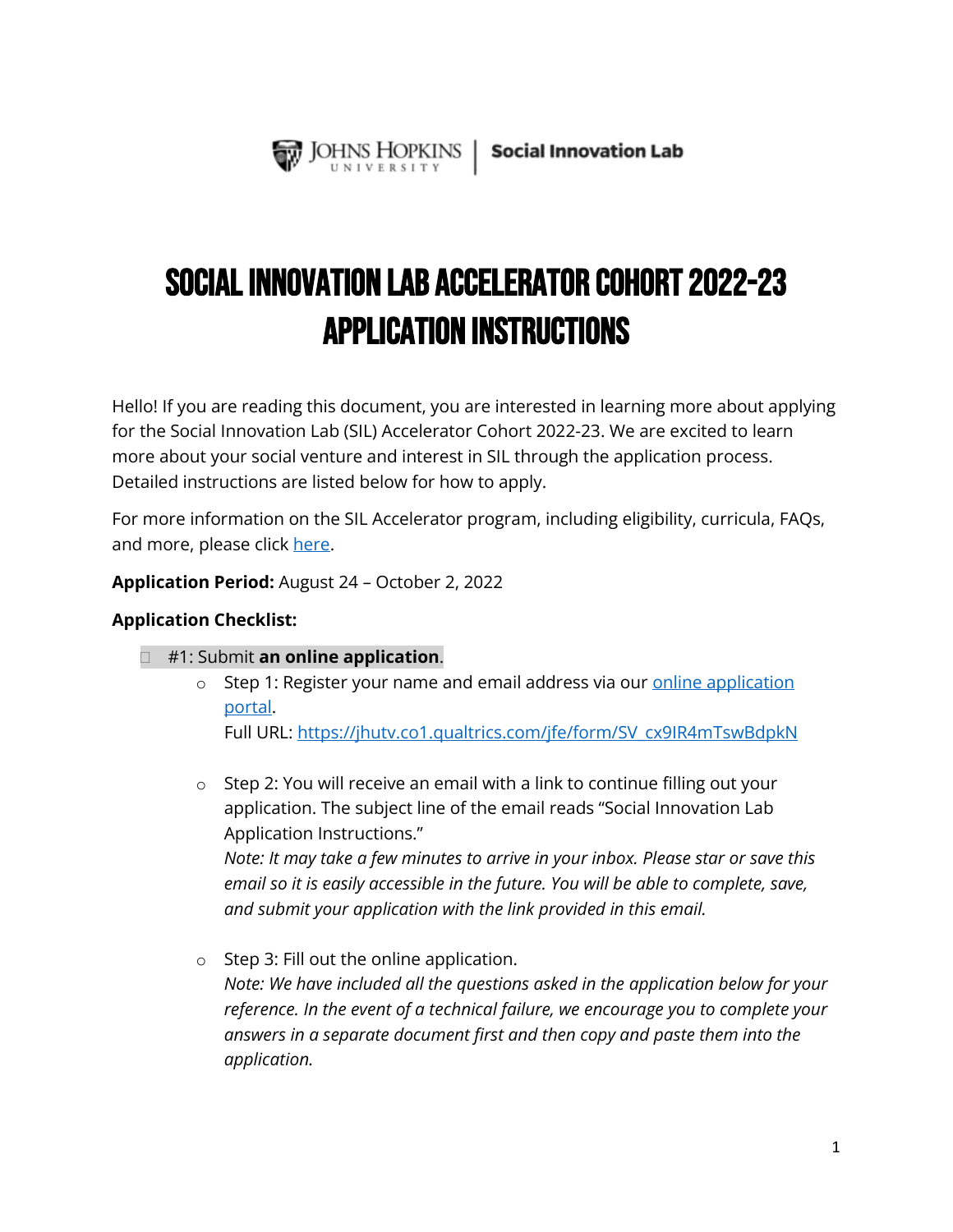o Step 4: Submit application.

*Note: Once you submit your application, you will not be able to make any additional edits. You will receive an email that verifies your application was received. The subject line of the email reads "Social Innovation Lab application*  received." If you would like a copy of your application, please email *ihtv[sil@jhu.edu.](mailto:jhtv-sil@jhu.edu)* 

#### #2: Submit **a two-minute video** to accompany the online application.

- o Step 1: Record a two-minute video that provides us with an overview of your venture and what you are hoping to gain from participation in SIL. This should include a very brief mention of:
	- Your name and title (how are you affiliated with the venture?)
	- Name of venture
	- What is the problem you are trying to solve? Be brief. No need to go into detail as you have already done this in the online application!
	- What is the solution you bring and what makes it unique?
	- What are you hoping to gain from participation in the Social Innovation Lab?

Note: This video doesn't have to be high quality. You can point and capture it on a smart phone, record yourself on a Zoom call, or even a desktop camera.

o Step 2: Upload your video and share via email to [JHTV-SIL@jhu.edu](mailto:JHTV-SIL@jhu.edu) as an attachment or video link. Please make sure you use the following email headline: ("VENTURE NAME – Video Application.")

Both the online application and video submission are due by October 2, 2022. If you have any questions, please do not hesitate to reach out to *ihtv-sil@jhu.edu*. Good luck, and we look forward to learning more about your work.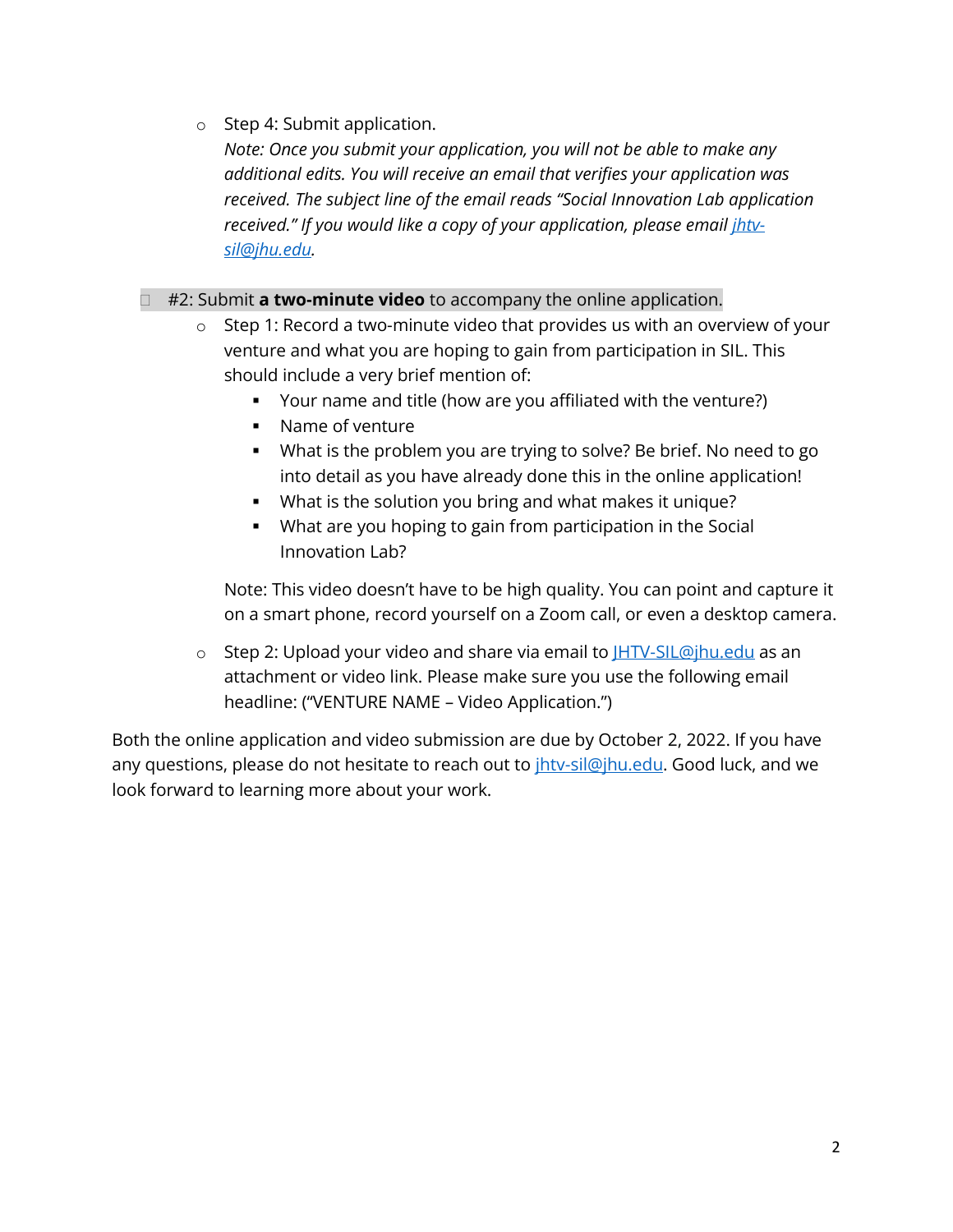# SIL Online Application Questions

*The following is a copy of the [online application](https://jhutv.co1.qualtrics.com/jfe/form/SV_cx9IR4mTswBdpkN) questions. We encourage you to prepare your answers in a separate document before copying and pasting them into the application.* 

Thank you for applying to the Social Innovation Lab at JHU! We are excited for the opportunity to work with you to grow your social venture. Before completing this application, please be sure to review our Call for Applications instructions at [https://ventures.jhu.edu/sil-apply/.](https://ventures.jhu.edu/sil-apply/) This includes a description of the program, key dates, a copy of the questions asked in this application, and a "Frequently Asked Questions" page.

For questions or more information, please contact SIL at *ihtv-sil@jhu.edu.* 

#### **\*\***

# Team Information:

- 1. Leader Name (First, Middle, Last)
- 2. Leader Email Address
- 3. Leader Phone Number
- 4. JHU Affiliation Type

*Please note: no JHU affiliation is required to apply to the Social Innovation Lab and all applications will be given equal consideration. If you are non-affiliated with JHU, please select 'none.'*

- None (No JHU affiliation)
- Staff Member
- Post-Doctoral Fellow
- Faculty
- Undergraduate Student
- Graduate Student
- Other
- 5. List full names, email, address, phone number and JHU affiliation type/school for each additional team member. Tell us about your team's background, experience and skills as they apply to this venture.
- 6. Headquarters (Street, City, State, Postal Code, Country) –*Note: if unincorporated, list the primary location where work occurs.*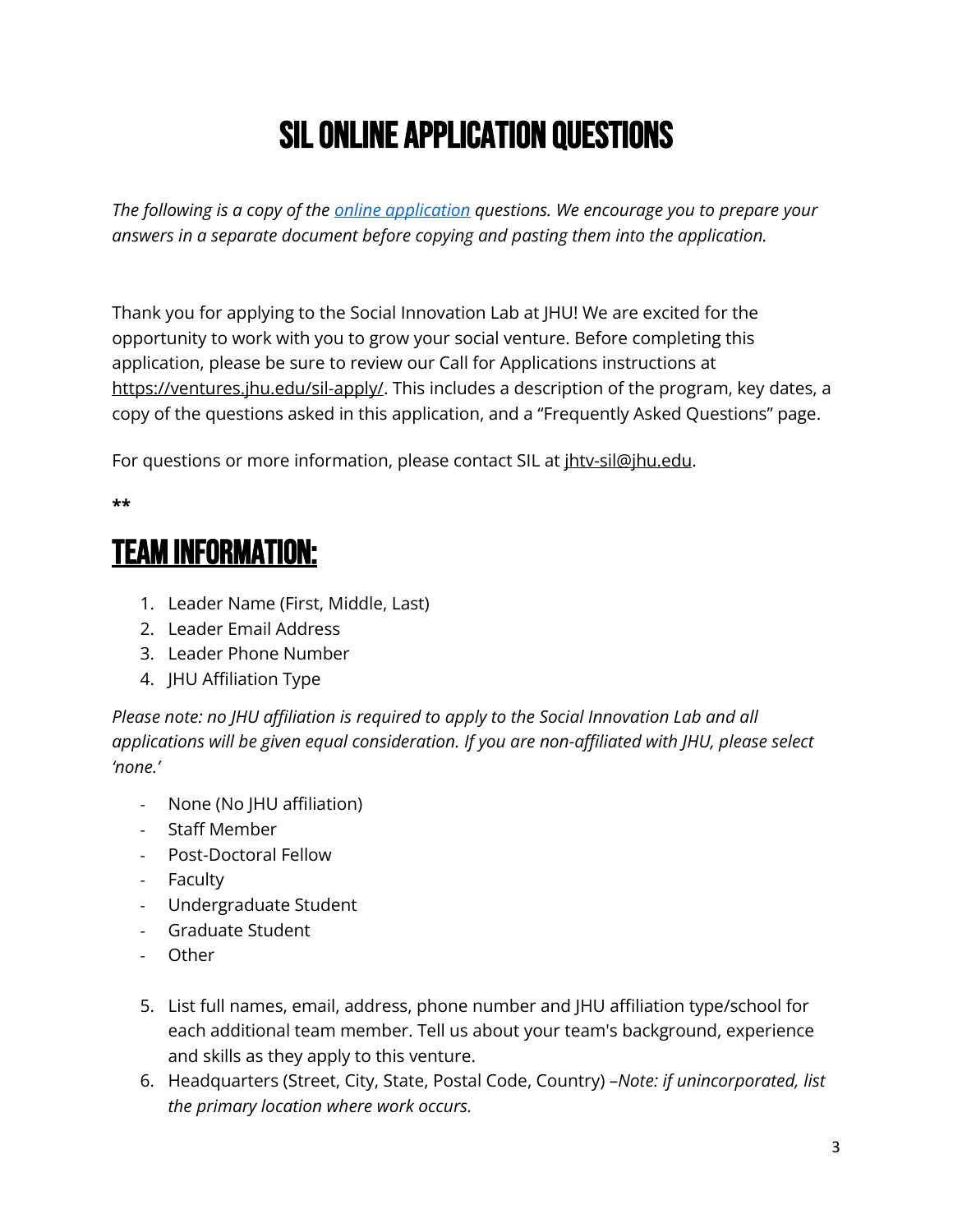- 7. Website (if applicable)
- 8. Social Media (if applicable, list any accounts used to promote the venture)

**\*\***

## Venture Information:

(Note: the term "venture" is used loosely to describe a project, program, product, service, business, or non-profit.)

- 1. Venture Name (*Please note that, if selected, The Social Innovation Lab will use this name in promotional materials. Please double-check accuracy and type exactly as you would like to see it promoted.*) (Short Answer)
- 2. Venture Status: *Which of the following applies best to the venture?* (multiple choice)
- The venture is in the **idea** stage (we have not taken concrete steps to implement our project)
- The venture is currently in the **prototype** or pilot stage (in the early stage and testing/evaluating our approach)
- The venture is in **launch** stage (pilot or prototype phase is complete)
- The venture is in **growth** stage (we are building on initial success and expanding to new areas/ideas)
- 3. Venture Registration Status (*If not incorporated yet, please select 'other')* (short selection)
- LLC Limited Liability Company
- C Corporation
- S Corporation
- Partnership
- Unincorporated
- 501c3 Non-Profit
- Other
- 4. Describe your venture in one sentence: (*Please note this will be published without editing, so please write this as you would like to see it in public.*) (Short answer)
- 5. What is the social challenge the venture addresses? (*Describe the problem and why it's important*.) (Long answer, 2000 character-count)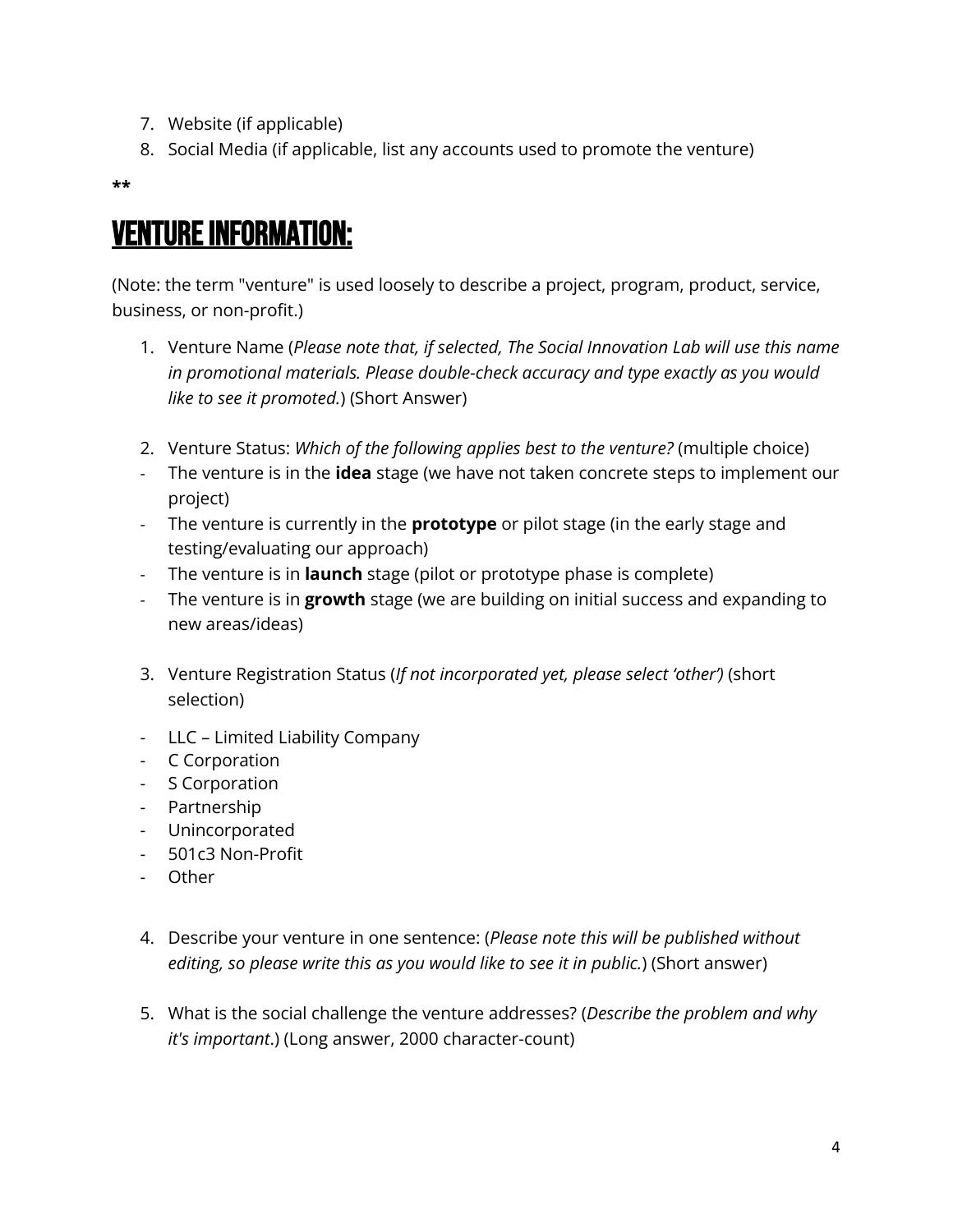- 6. What is your solution and how does it work? (*Describe specifically how your approach/product works*) (Long answer, 2000 character-count)
- 7. What have you accomplished so far? Can you identify what impacts you have had in addressing the problem stated above, any partnerships, potential customers, champions and supporters, or other progress? (Long answer, 2000 character-count)
- 8. What solutions currently exist to address this issue? How is your solution unique/improved compared to these solutions?
- 9. What partner organizations are important to accomplishing your goals and how are you currently working with them or how do you plan to work with them in the future? (*Please note whether these partners are committed to your work or important for the future, but not yet committed.*) (Long answer, 2000 character-count)
- 10. How much funding has your venture secured? (Include all types of funding including grants, donations, sales, investments, etc. from any source.) (Long answer, 2000 character-count)
- 11. What do you hope to achieve in the next 6 months? (Long answer, 2000 charactercount)
- 12. How will participation in the Social Innovation Lab help you to achieve these shortterm goals? (Short answer)
- 13. What do you anticipate will be the biggest challenge(s) in achieving these short-term goals? (Long answer, 2000 character-count)
- 14. What is your long-term vision for this venture and how will you sustain it? (Long answer, 2000 character-count)

**\*\***

## **CERTIFY AND SUBMIT**

- 1. Have you participated in other start-up support programs with this venture? If so please list them here.
- 2. How did you hear about Social Innovation Lab (SIL)?